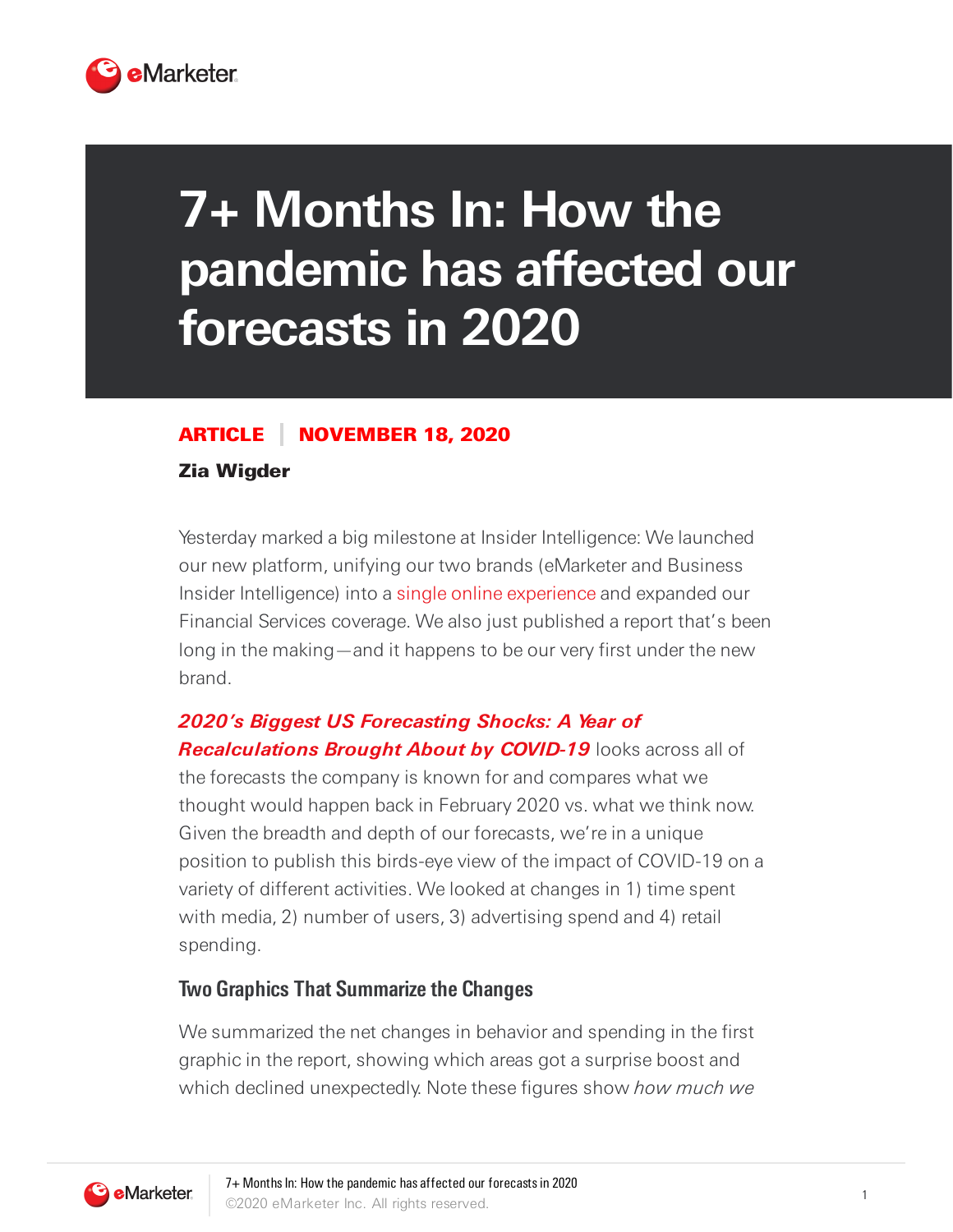ultimately changed our US forecasts this year when we started to revisit them in March as COVID-19 took hold--they are *not* the net increases or decreases for the entire year over last year. Think of them as the bump up or the hit these categories took as a result of the pandemic.



A second key graphic in our report included a look at which of these changes are set to be short-term aberrations vs. long-term shifts, as it's

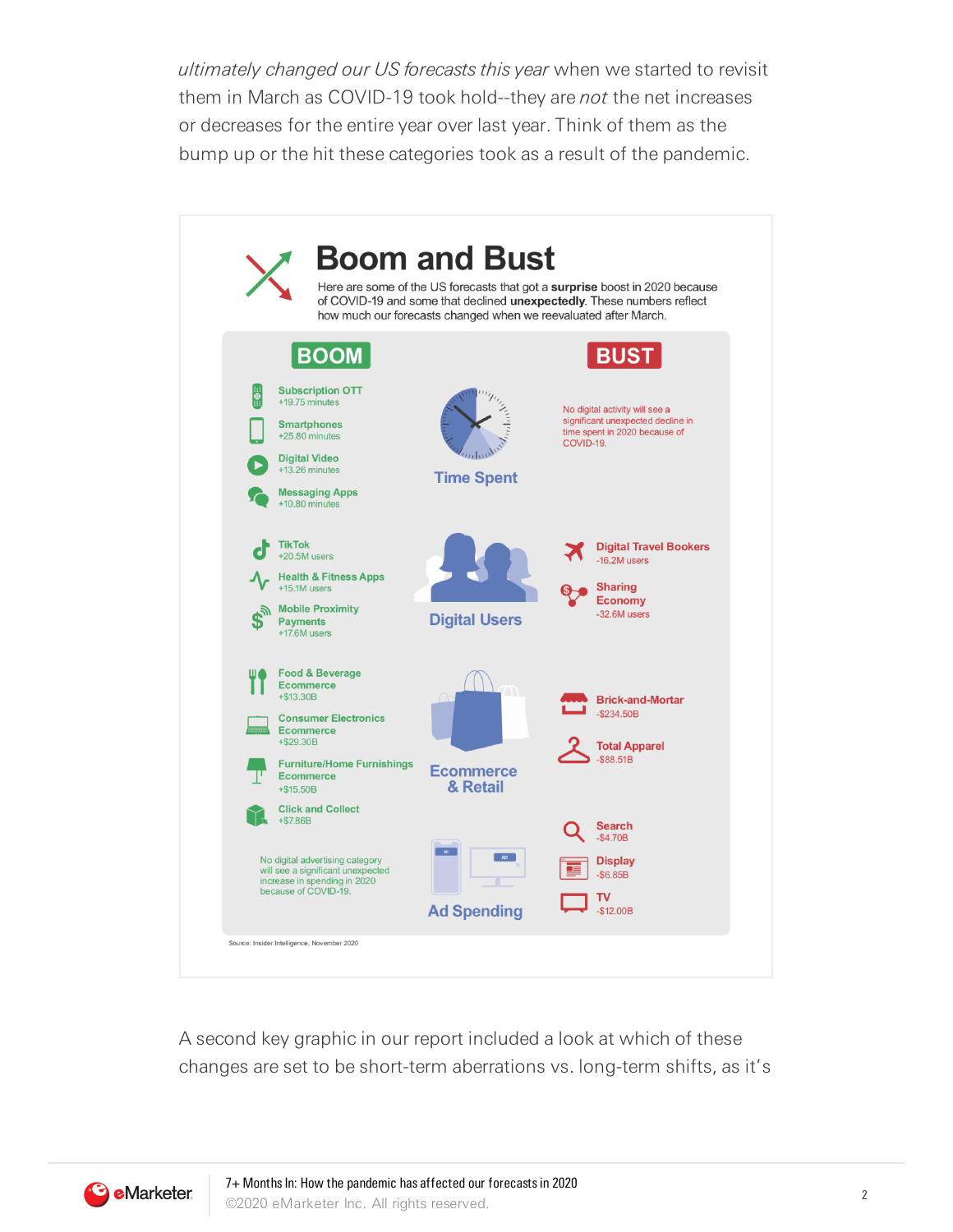become apparent that some shifts will be temporary while others are harbingers of a different future.

Green indicates those categories that increased when we revisited our forecast; red indicates the declines. We've placed these changes in one of two columns to indicate whether the increase or decrease is likely to be a long-term trend.

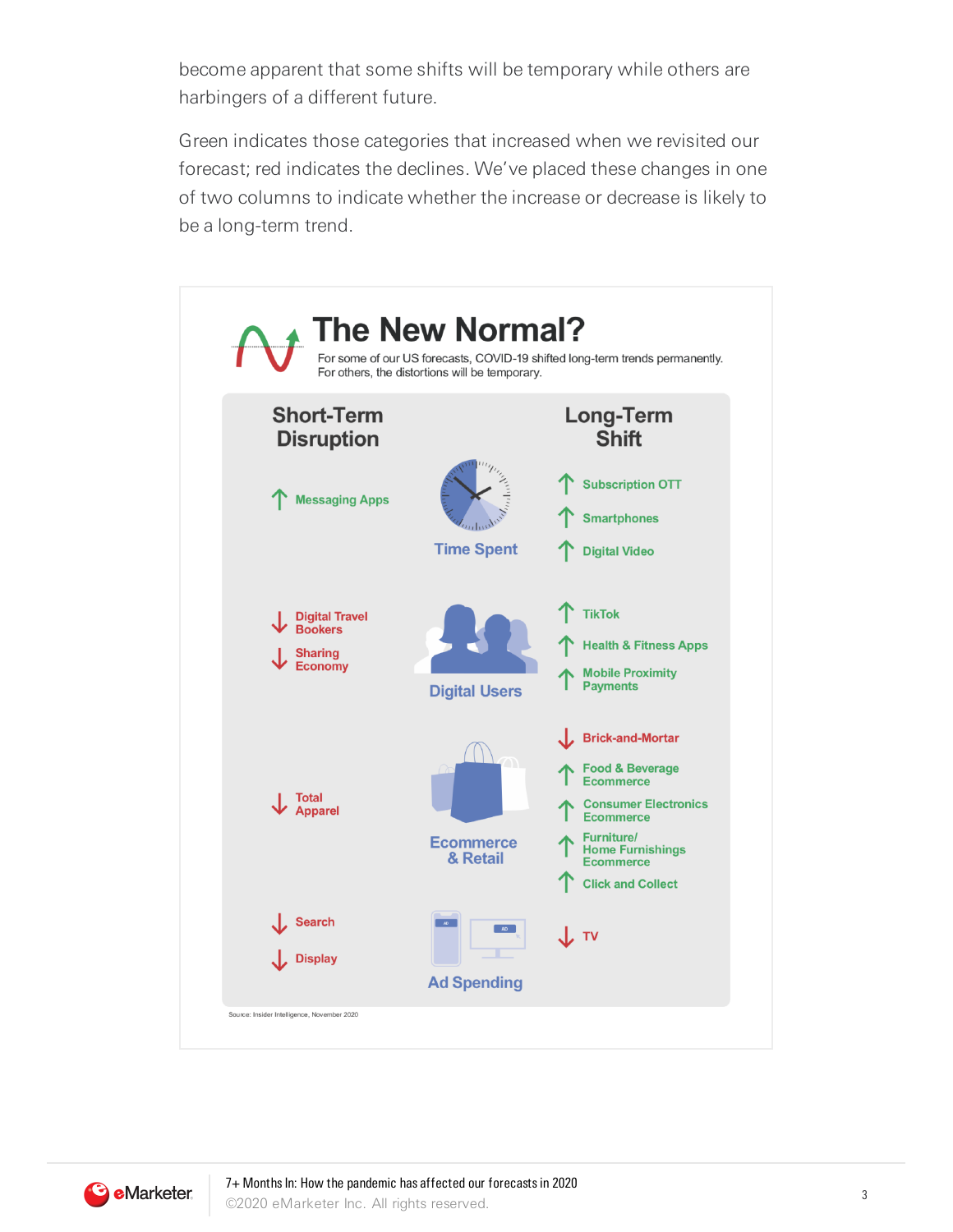# **The Biggest of the Big Changes**

Readers of the report will also have a chance to compare our forecasts to see how categories rolled up and how they compare to each other. A few highlights directly from the report:

**Which US forecast shifted the most in absolute terms?** Overall retail ecommerce sales: The forecast shifted up by \$119.62 billion, now reaching \$794.50 billion in 2020 instead of \$674.88 billion as originally forecasted prior to the pandemic.

**Which digital services will see the most unexpected increases in US users?** We now forecast that 189.0 million US adults will participate in digital banking this year, an [unexpected](https://forecasts-na2.emarketer.com/584b26021403070290f93a1f/5851918a0626310a2c1869ce) additional uptick of 22.8 million people compared with our pre-pandemic forecast. Similarly, TikTok will gain an additional 20.5 million US users compared with our first projection.

**Which digital time spent forecasts increased the most?** Adults in the US will spend an average of 64 more minutes with media per day in 2020 than we thought they would. Within this, users will spend almost 26 additional minutes per day on their smartphones compared with our earlier expectations.

## **Our Forecasts in 2021**

As many have quipped, we're all yearning for more "precedented" times--and hopefully 2021 will usher in this new era. With vaccines on the horizon, we can only hope the pandemic and the destruction it has caused will slow and then begin to abate. Our forecast teams will be carefully watching and analyzing the market as industries start to shift and as the short- and long-term effects of the pandemic become clearer.

With thousands of forecasts set to be published in 2021, our clients will have first-hand insights into the impact that COVID-19 will ultimately have on marketing and advertising, media, financial services, retail, healthcare and beyond. Just as we helped our clients navigate the challenges of COVID-19, we'll also help them figure out their strategies